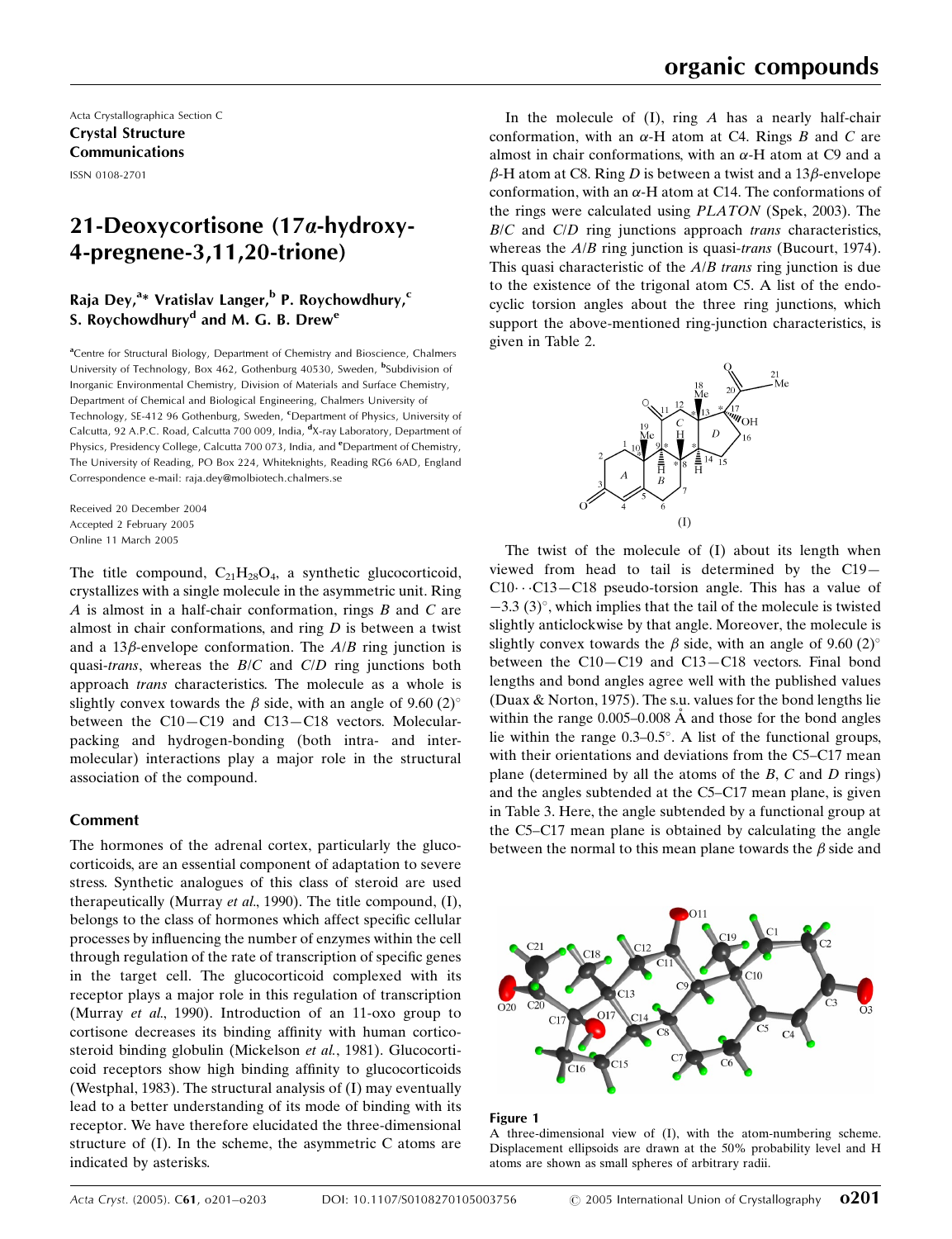the line joining the functional group to the bonded C atom.

It is well known that the conformation of ring  $\vec{A}$  is considered to be a key factor in binding steroids to their receptors (Duax et al., 1984). Since the pregnene molecule exhibits a certain degree of flexibility in the region of ring  $A$ , it can be accommodated in the ligand-binding domain of its receptor by changing the orientation of ring A relative to the mean plane passing through all the atoms of rings B, C and D. A major conformational difference between the four cortisone structures,  $viz. 17\alpha,21$ -dihydroxy-4-pregnene-3,11,20-trione  $(PR20)$ , 21-acetoxy-17 $\alpha$ -hydroxy-4-pregnene-3,11,20-trione (PR21) and 4-chloro-17 $\alpha$ ,21-dihydroxy-4-pregnene-3,11,20trione (PR22) (Duax & Norton, 1975), and  $17\alpha$ -hydroxy-4pregnene-3,11,20-trione, (I), are in the conformation of ring A. Ring A has a symmetric half-chair conformation in PR20, a distorted sofa conformation in PR21, a sofa conformation in PR22 (Duax & Norton, 1975) and a nearly half-chair conformation in (I). The distance between atom O3 and the plane is usually used as a measure of the bow of a 4-en-3-one steroid molecule (Galdecki et al., 1989). The bowing of ring A relative



Figure 2

A projection of the structure of  $(I)$  parallel to the C5–C17 mean plane.



#### Figure 3

The molecular packing of (I), showing the hydrogen bonding joining the molecules in a helical fashion with a threefold screw axis.

to the remainder of the steroid  $(A/B-C-D)$  is  $-32.3^{\circ}$  for PR20,  $-21.5^{\circ}$  for PR21,  $-15^{\circ}$  for PR22 (Duax & Norton, 1975) and 24.8 (2) $\degree$  for (I). The projection of the steroid molecule viewed parallel to the least-squares plane through atoms  $C5-C17$  is shown in Fig. 2. The  $C13 - C17 - C20 - O20$  and  $C16 - C17 -$ C20 $-$ O20 torsion angles are 85.1 (5) and  $-31.7$  (6)°, respectively, which suggests that atom O20 is in a synclinal position with respect to both C13 and C16 (Klyne & Prelog, 1960). Atoms C17, C20, O20 and C21 of the  $17\beta$  side chain are coplanar (to within  $\pm 0.004$  A). The 17 $\alpha$  substituent is  $0.578$  (5)  $\AA$  from this plane. The dihedral angle between this plane and the C5-C17 reference plane is 122.0  $(3)^\circ$ .

The unit-cell packing of (I), including the hydrogenbonding network, is shown in Fig. 3. In the crystal packing of (I), an infinite chain of steroid molecules is formed by hydrogen bonding in a head-to-tail fashion. Molecules are connected by means of intermolecular hydrogen bonds formed by the donor, the hydroxyl group at C17, with the common keto O-atom acceptor at C3 (Table 1). A short intermolecular contact of less than  $3.5 \text{ Å}$  playing an important role in the crystal packing is  $O11 \cdots O17^{ii} = 3.466 (6)$  Å [symmetry code: (ii)  $x + 1$ ,  $y$ ,  $z$ ].

## Experimental

The stereospecific synthetic compound 21-deoxycortisone (17 $\alpha$ -hydroxy-4-pregnene-3,11,20-trione), (I), was purchased from Sigma and crystallized from a solution in ethanol. The crystals are dark brown in colour and transparent, and are quite stable at room temperature.

| Crystal data                                                                                                                                                                                                        |                                                                                                                                                                                                                                                                        |
|---------------------------------------------------------------------------------------------------------------------------------------------------------------------------------------------------------------------|------------------------------------------------------------------------------------------------------------------------------------------------------------------------------------------------------------------------------------------------------------------------|
| $C_{21}H_{28}O_4$<br>$M_r = 344.43$<br>Trigonal, $P31$<br>$a = 7.297$ (2) $\AA$<br>$c = 30.304$ (3) Å<br>$V = 1397.4$ (6) $\AA^3$<br>$Z = 3$<br>$D_x = 1.228$ Mg m <sup>-3</sup><br>$D_m = 1.25$ Mg m <sup>-3</sup> | $D_m$ measured by flotation in<br>benzene-bromoform<br>Mo $K\alpha$ radiation<br>Cell parameters from 50<br>reflections<br>$\theta = 3.2 - 25.7^{\circ}$<br>$\mu = 0.08$ mm <sup>-1</sup><br>$T = 153.7(1)$ K<br>Pyramidal, brown<br>$0.45 \times 0.34 \times 0.28$ mm |
| Data collection                                                                                                                                                                                                     |                                                                                                                                                                                                                                                                        |
| Marresearch image-plate<br>diffractometer<br>$\varphi$ scans<br>6746 measured reflections<br>1755 independent reflections<br>1531 reflections with $I > 2\sigma(I)$                                                 | $R_{\rm int} = 0.059$<br>$\theta_{\rm max} = 25.7^{\circ}$<br>$h = -7 \rightarrow 8$<br>$k=-8 \rightarrow 8$<br>$l = -36 \rightarrow 36$                                                                                                                               |
| Refinement                                                                                                                                                                                                          |                                                                                                                                                                                                                                                                        |
| Refinement on $F^2$<br>$R[F^2 > 2\sigma(F^2)] = 0.065$<br>$wR(F^2) = 0.132$<br>$S = 1.19$<br>1755 reflections<br>230 parameters<br>H-atom parameters constrained                                                    | $w = 1/[\sigma^2 (F_o^2) + (0.0494P)^2]$<br>$+0.6658P$<br>where $P = (F_o^2 + 2F_e^2)/3$<br>$(\Delta/\sigma)_{\text{max}} = 0.001$<br>$\Delta \rho_{\text{max}} = 0.19 \text{ e} \text{ Å}^{-3}$<br>$\Delta \rho_{\text{min}} = -0.21$ e $\mathring{A}^{-3}$           |

## Table 1

Hydrogen-bond geometry  $(\AA, \degree)$ .

| $D - H \cdots A$                                                 | $D-H$ | $H\cdots A$ | $D\cdots A$ | $D - H \cdots A$ |
|------------------------------------------------------------------|-------|-------------|-------------|------------------|
| $O17 - H17 \cdots O3^i$                                          | 0.82  | 2.34        | 3.094(5)    | 154              |
| Symmetry code: (i) $-x + y + 1$ , $-x + 2$ , $z - \frac{1}{3}$ . |       |             |             |                  |